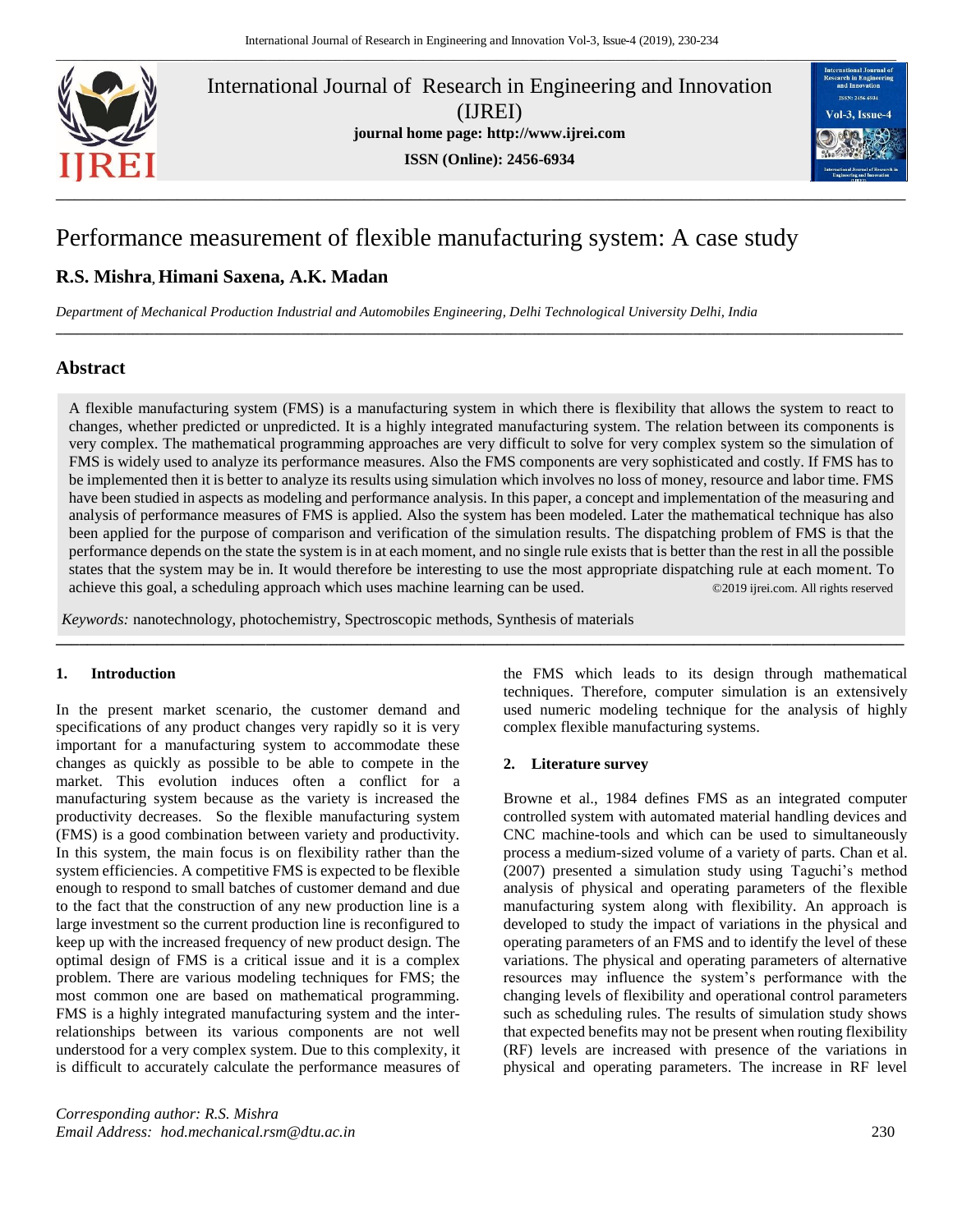becomes counterproductive under such environment when variations are above certain limits. It may be useful for decision maker to distinguish the level of flexibility up to which it can be gainfully increased under the presence of variations. Sarker et al. (1994) have presented a detailed classification for the types of manufacturing related flexibility as follows: routing flexibility (RF), machine, flexibility, process flexibility, expansion flexibility, job flexibility, design flexibility, material handling flexibility, setup time flexibility, and volume flexibility. Buitenhek et al. (2002) described that the design of these systems is an important issue of the expensive components of FMS. The design of FMS requires both the physical and the control aspects. Physical aspects includes the issues such as types and numbers of machines, material handling systems, processing times on a machine, machine setting time, tool changing time, transportation time, loading, unloading time, etc. and for the control aspects, the design involves defining the scheduling rules or algorithms that defines the way the system is to be operated. Gupta and Buzacott (1989) explained that the flexibility does not come from the abilities of machine alone; in fact flexibility is the result of a combination of factors like physical characteristics, operating decisions, information integration, and management practice.

#### **3. Overview of flexible manufacturing system**

There are three capabilities that a manufacturing system must possess in order to be flexible:

- The ability to identify and distinguish among different incoming part or product styles processed by the system.
- Quick changeover of operating instructions.
- Quick changeover of physical setup.
- To qualify as being flexible the automated system should pass these four tests:
- Part variety test.
- Schedule change test.
- Error recovery test.
- New part test.

The FMS has emerged as one of the revolutions in the manufacturing industries in recent years. It has made it possible to produce a variety of parts in less time and cost. The application of FMS in the current market scenario can satisfy the growing demands of variety, quantity and speed at the same time. The components of the FMS can be classified into two categories:

## *3.1 Hardware*

Machine tools, handling systems, guided vehicles, inspection center, robots, etc.

## *3.2 Software*

Software for FMS can further be classified into extrinsic and intrinsic functions.

The different levels of manufacturing flexibility can be defined as follows:

## *3.2.1 Basic flexibilities*

- Machine flexibility: machine's ability to adapt to a variety of products.
- Material handling flexibility: it is a measure of the system's ability with which different part types can be transported and properly positioned at the various machine tools.
- Operation flexibility: it measures adaptability to alternative operation sequences for processing a part type.

## **4. System flexibilities**

#### *4.1 Volume flexibility*

It measures system's capability to operate efficiently at different volumes of the part types.

## *4.2 Routing flexibility*

It is the system's ability to use multiple machines to perform the same operation on a part. It is a measure of the alternative paths that a part can effectively follow through a system for a given process plan.

## *4.3 Process flexibility*

It is a measure of the volume of the set of part types that a system can produce without changing any setup.

## *4.4 Product flexibility*

The volume of the set of part types that can be manufactured in a system with minor setup.

## *4.5 Aggregate flexibilities*

## *4.5.1 Program flexibility*

The ability of a system to run for long periods.

## *4.5.2 Production flexibility*

The volume of the set of part types that a system can produce without major investment in capital equipment.

## *4.5.3 Market flexibility*

The ability of a system to efficiently adapt to changing market conditions.

The case study presented in the paper mainly consists of two kinds of flexibilities machine flexibility and routine flexibility. A key issue in the FMS is the performance evaluation of the system.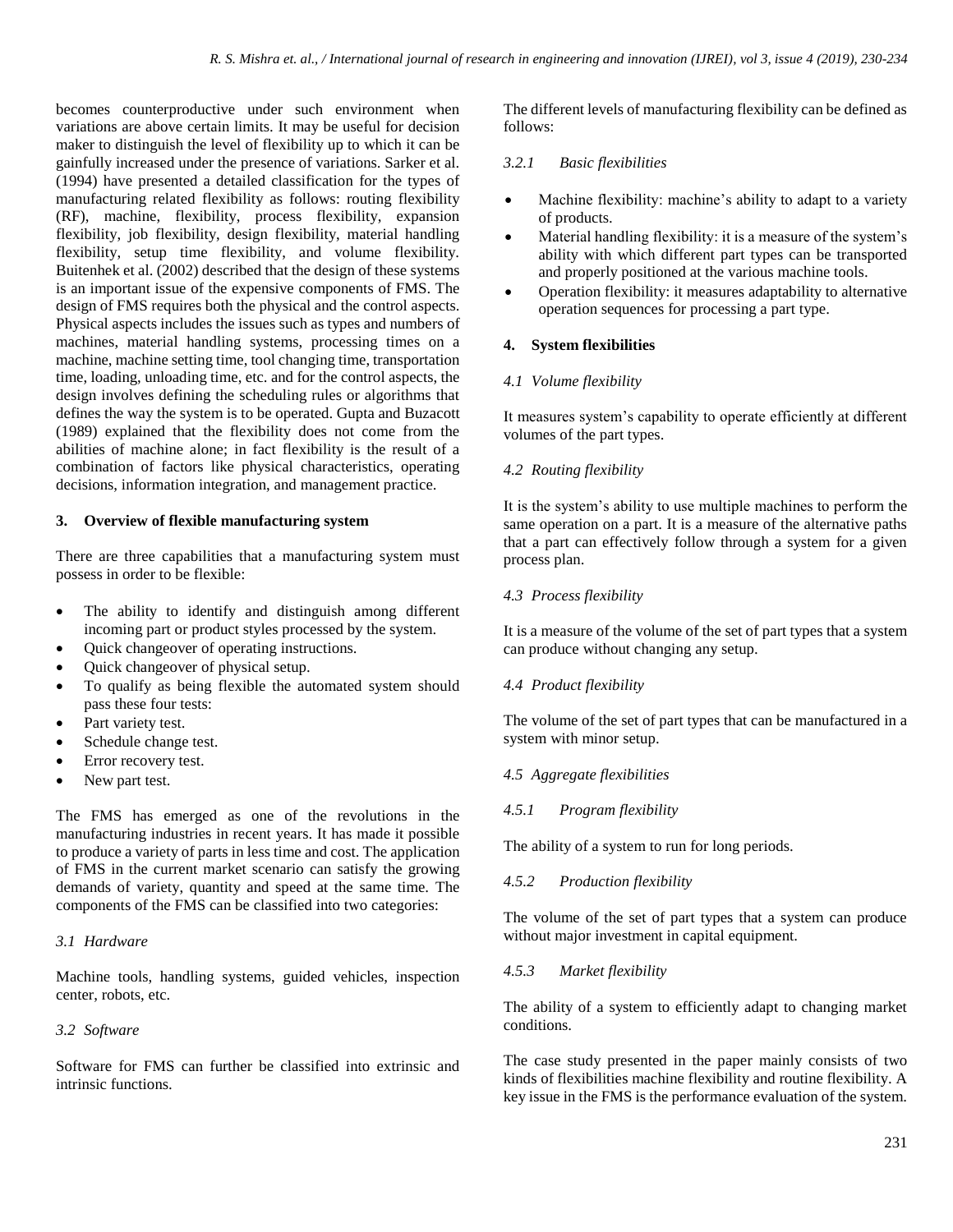The better performance of the FMS results in reduced labor costs, increased output, decreased manufacturing costs, increased flexibility, and reduced production lead time. The major performance measures used in the study were machine utilization and overall productivity. Machine utilization increases as the jobs to be processed on the machine increases and a bottleneck machine has 100% utilization in the system. The machine utilization is measured by the number of hours it operates in the system to the total available hours in the system. The design and performance evaluation of the FMS system is a complex process and requires a thorough investigation. Three different methods have been proposed and compared in the presented case studies to evaluate the different cases of different FMS systems. The feasibility of the different techniques has also been reviewed in order to determine their successful application in the evaluation of FMS system.

#### **5. Petri net**

Petri nets are a class of modeling tools, which is well-defined mathematical foundation and easy to understand graphical feature. It is a powerful design tool which facilitates visual communication between people who are engaged in the design process. A Petri net is a directed graph consisting of three structural components – places, transitions, and arcs. Places which are drawn as circles represent possible states or conditions of the system while transition, which are shown by bars or boxes, describe events that may modify the system states. Manufacturing system is a discrete system. Hence any modeling has to be based on the concepts of events and activities. An event corresponds to a state change. When using Petri nets, events are associated with transitions. Activities are associated to the firing of transitions or/and to the marking of places. Queuing models can also be used for handling events and activities but synchronizations are difficult in these models. Hence Petri net is preferred. Analysis of the Petri net reveals important information about the structure and dynamic behavior of the modeled system. This information is used to evaluate the modeled system and suggest improvements of changes. Petri nets are used to model the occurrence of various events and activities in a system.

#### **6. Modeling in Petri net**

The system consists of loading and unloading station, two process stations, inspection center and two AVGs. To start a cycle, raw parts and the AVGs must be available. Then only firing will take place. The AVG carries a raw part from loading station to the process station according to the given sequence for the different parts. After the completion of an operation in one station the part is again carried by AVG to its next required station. At the end the part is carried to the unloading station. Place representing the stations have tokens according to the number of machines they have. The Petri net model is simulated to get the overall productivity of the given system.

#### **7. System description for a case study**

The system shown in the Fig. 1 consists of three robots, two machines, i.e. a drilling machine and a milling machine and an inspection center. The system also consists of two conveyors, conveyor in and conveyor out. The system has operational flexibility in the sense that two types of products are produced in the system using two different process operations. Type A product undergoes milling operation only whereas Type B product undergoes drilling and then milling. Both the parts are inspected before moving to conveyor out. Robot 2 loads the milling and drilling machine from conveyor in, and Robot 1 loads the part B onto the milling machine after it completes the drilling operation. It also unloads the milling machine. Robot 3 loads the inspection center. Material handling system consists of three robots, one conveyor and three work carriers with mean transport time  $=5$  min (see Table 1)

#### **8. Solution methodology**

Three types of techniques are applied to find the parameters of the given FMS; the two are simulation techniques and the one is mathematical technique. The simulation technique is Petri net. The system is modeled in this.

#### *8.1 System modeling*

The network is shown below. The system is using different kinds of nodes such as create node, assign node, await node, free node, collect node, terminate node, goon node, etc. to describe the given system. The system starts with creating entities at an interval of 2 min. A goon node is used to divide in different sequence according to their operational requirements. In the await node, entities wait for the resources to be available. The system is using three resources of robots, one resource of milling machine and one resource of drilling machine each having a capacity of three. An inspection system is also present in the system. The system runs for 1 week working hours. The system consists of loading and unloading station, two process stations, inspection center and two AVGs.

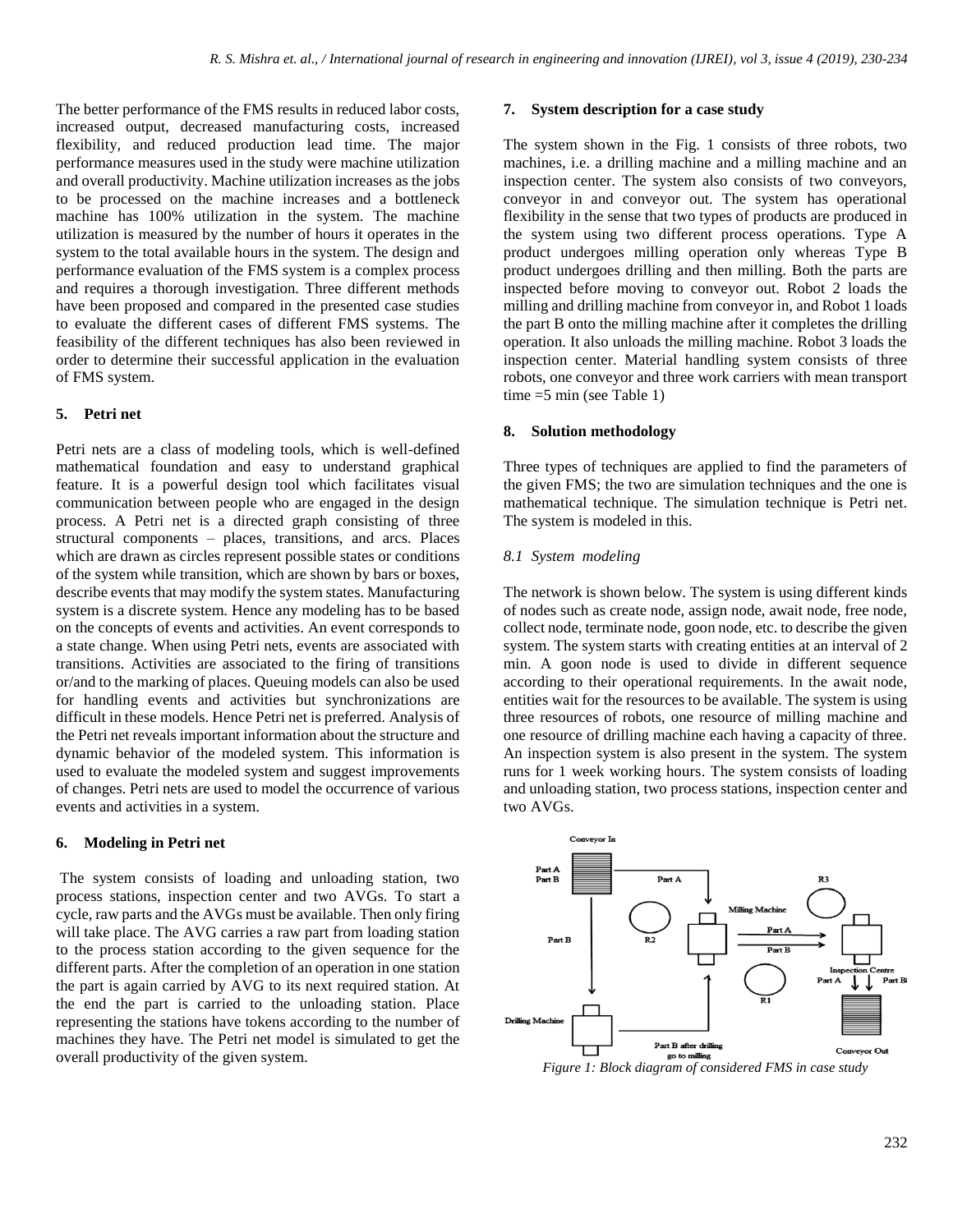#### **9. Results and Discussions**

The following operations and processes have been listed on different machining centers in Table-1.

| Part | Part mix | Operation | Process time (min) | No. of servers | Frequency |
|------|----------|-----------|--------------------|----------------|-----------|
| A    | 0.4      | Load      | 4                  |                |           |
|      |          | Mill      | 25                 | 3              |           |
|      |          | lisped    | 6                  |                |           |
|      |          | Unload    | $\overline{c}$     |                |           |
| B    | 0.6      | Load      | 4                  |                |           |
|      |          | Drill     | 20                 | 3              |           |
|      |          | Mill      | 30                 | 3              |           |
|      |          | Inspect   | 8                  |                |           |
|      |          | Unload    | $\overline{c}$     |                |           |

*Table 1: List of operations and process time on different machining centers*

*Table 2. List of operations and process time on different stations.*

| Part | Weekly | Process sequence                                            | Load | Process |    | Inspection | Unload  |
|------|--------|-------------------------------------------------------------|------|---------|----|------------|---------|
|      | demand |                                                             |      | station |    | station    | station |
|      |        |                                                             |      | B       |    |            |         |
|      | 250    | $A \rightarrow C \rightarrow D \rightarrow A$               |      |         | 21 | 14         |         |
|      | 350    | $A \rightarrow B \rightarrow D \rightarrow A$               |      | 22      |    | 14         |         |
|      | 150    | $A \rightarrow B \rightarrow C \rightarrow D \rightarrow A$ |      | 20      | 22 |            |         |
|      | 250    | $A \rightarrow C \rightarrow B \rightarrow C \rightarrow D$ |      | 15      | 20 |            |         |

To start a cycle, raw parts and the AVGs must be available. The AVG carries a raw part from loading station to the process station according to the given sequence for the different parts. After the completion of an operation in one station the part is again carried by AVG to its next required station. At the end the part is carried to the unloading station. The utilization and overall productivity is then compared .There are large numbers of techniques such as simulation techniques, modeling techniques, mathematical programming which can be used to evaluate the performance of any FMS



*Figure 2: Comparison of utilization from different operations for case study*

#### **10. Conclusion**

From the results it can be concluded that the performance obtained for a given system from the techniques is very clear and

precise. Hence it can be said that these techniques are applicable to any FMS system to evaluate and confirms its performance.

#### **References**

- [1] Browne, J., Dubois, D., Rathmill, K., Sethi, P., Steke, KE., 1984. Classification of flexible manufacturing systems. FMS Mag., 14–27.
- [2] Bruccoleri, M., Sergio, NL.,Perrone, G., 2003. An object-oriented approach for flexible manufacturing controls systems analysis and design using the unified modeling language. Int. J. Flexible Manuf. Syst. 15 (3), 195–216.
- [3] Buitenhek, R., Baynat, B., Dallery, Y., 2002. Production capacity of flexible manufacturing systems with fixed production ratios. Int. J. Flexible Manuf. Syst. 14 (3), 203–226.
- [4] Chan, FTS., 2001. Effects of routing flexibility on a flexible manufacturing system. Int. J. Comput. Integrat. Manuf. 14 (5), 431–445.
- [5] Chan, F.T.S., Bhagwat, R., Wadhwa, S., 2007. Flexibility performance: Taguchi's method study of physical system and operating control parameters of FMS. Rob. Comput. Integr. Manuf. 23, 25–37.
- [6] Chen, S.C., Ke, Y.L., Wu, J.S., 2001. Coloured petri-nets approach for solving distribution system contingency. Proc. IEEE 148 (5), 463–470.
- [7] Cheng, T.C.E., 1985. Simulation of flexible manufacturing system. Simulation 45 (6), 299–302.
- [8] Chin-Jung, T., Li-Chen, F., Yung Jen, H., (1992). Modeling and simulation for flexible manufacturing system using Petri net. Second Int. Conf. Autom. Technol. 4, 31–36.
- [9] Crockett, D., Dearochers, A., DiCesare, F., Ward, T. (1987). Implementation of a Petri net controller for machine workstations. Proc. of IEEE Robotics Automat. Conf. 1861–1867.
- [10] Cuninghame, Green R.A., (1979). Minimax Algebra, Vol. 166 of Lecture Notes in Economics and Mathematical Systems. Springer- Verlag, Berlin, Germany. Delgadillo,
- [11] G.M., Llano, S.B., 2006. Scheduling application using petri nets: a case study: intergra´ ficass.a.'. In: Proceedings of 19th international conference on production research, Valparaiso, Chile. Diaz, M., 1982. Modeling and analysis of communication and cooperation protocols using Petri net based models. Comput. Networks 6.